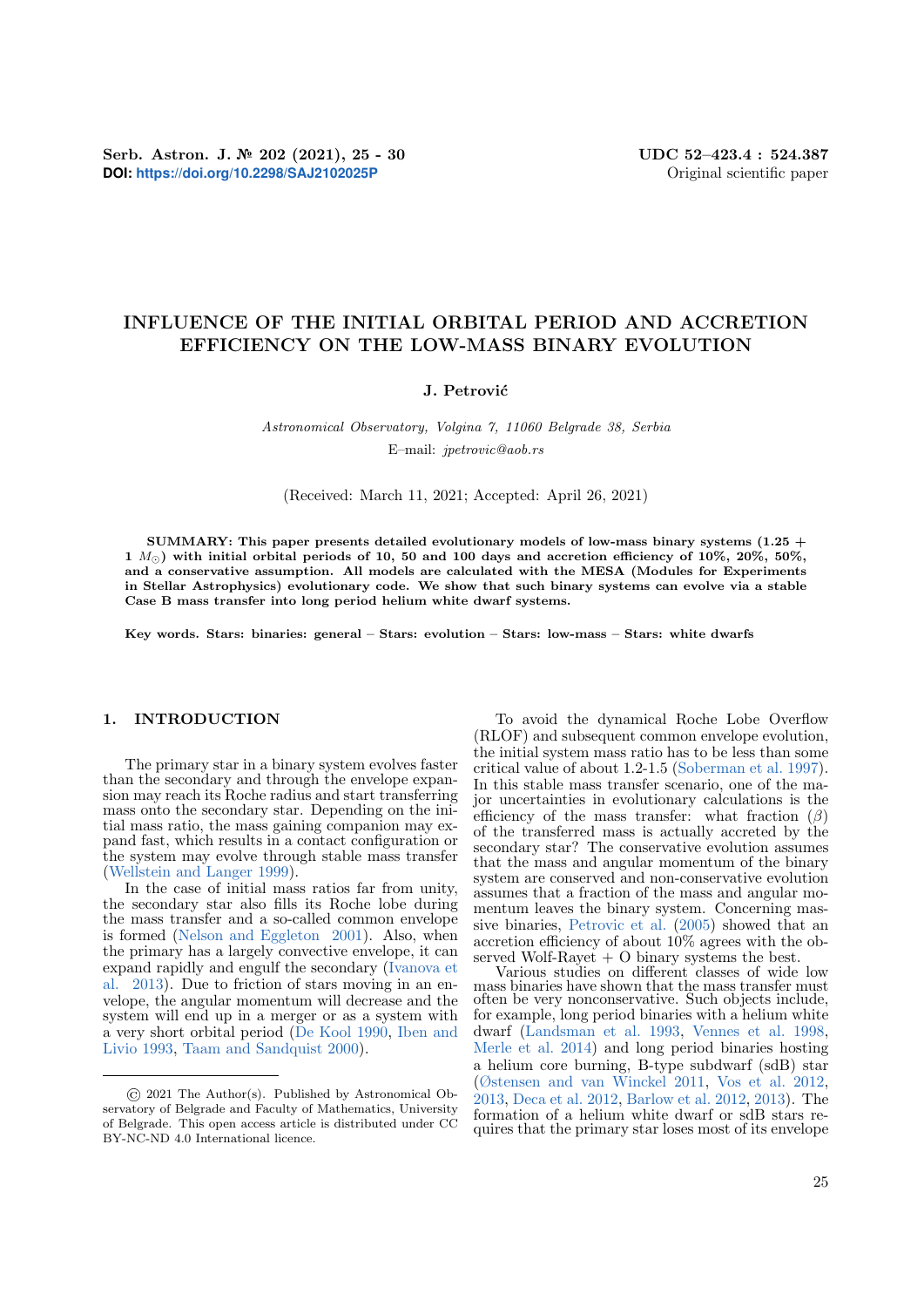during the red giant phase. [Han et al.](#page-5-15) [\(2002,](#page-5-15) [2003,](#page-5-16) [1995\)](#page-5-17) and [Chen et al.](#page-5-18) [\(2013\)](#page-5-18) considered that such systems evolve through stable mass transfer, since the common envelope evolution would, in general, result in orbital periods far shorter than what is observed.

In this paper, detailed evolutionary models of the low-mass  $1.25 + 1$   $M_{\odot}$  binaries are presented in an attempt to reproduce the long-period helium white dwarf binary systems. The paper is organized as follows: Section [2](#page-1-0) provides details about the calculated evolutionary models. Section [3](#page-2-0) presents details about the orbital evolution of the modelled binaries. The summary is given in Section [4.](#page-4-2)

## <span id="page-1-0"></span>2. EVOLUTIONARY MODELS

For calculation of evolution of the low-mass binary models presented in this paper, the MESA (Modules for Experiments in Stellar Astrophysics) code was used [\(Paxton et al.](#page-5-19) [2011,](#page-5-19) [2013,](#page-5-20) [2015,](#page-5-21) [2018\)](#page-5-22).

Thermonuclear reactions are calculated according to [Caughlan and Fowler](#page-5-23) [\(1988\)](#page-5-23) and [Angulo et al.](#page-4-3) [\(1999\)](#page-4-3). The MESA opacity tables are made by combining the radiative opacities from [Ferguson et al.](#page-5-24) [\(2005\)](#page-5-24) and OPAL opacities by [Iglesias and Rogers](#page-5-25) [\(1993,](#page-5-25) [1996\)](#page-5-26) with the electron conduction opacities from [Cassisi et al.](#page-5-27) [\(2007\)](#page-5-27).

The MESA code calculates simultaneously the evolution of both stars within a binary system. The mass transfer happens via the  $L_1$  Lagrangian point and its rate is calculated according to the Ritter scheme [\(Ritter](#page-5-28) [1988\)](#page-5-28). The composition of the accreted material is identical with the donor's current surface composition. For the case of an inefficient mass transfer, the angular momentum loss follows [Soberman et al.](#page-5-6) [\(1997\)](#page-5-6) where the fixed fractions of the transferred mass are lost from the gainer isotropically.

To evaluate the influence of the initial orbital period and accretion efficiency on the evolution of the long-period WD binary systems, models with the same initial masses  $(1.25 + 1 M_{\odot})$ , but for various initial orbital periods (100, 50 and 10 days) and accretion efficiencies of 100%, 50%, 20% and 10% are calculated. All modelled binary systems evolve via the Case B mass transfer. This means that the primary star in all considered binaries has completed its core hydrogen burning phase before filling its Roche lobe. The metallicity of all models is set to be 0.02. Stellar wind mass loss and stellar rotation are not taken into account. Table [1.](#page-2-1) lists all binary models presented in this paper.

In all modelled binary systems, the primary star exhausts all hydrogen in its core before the Case B mass transfer to the secondary star begins. The mass transfer stops due to shrinking of the primary star and its transition into a helium white dwarf.

In binary systems with the initial orbital periods of 100 and 50 days and a conservative assumption, the helium white dwarfs of 0.40  $M_{\odot}$  and 0.37  $\dot{M}_{\odot}$  are formed. The secondary star, in both cases, is still a main sequence star, but with an increased mass (1.86  $M_{\odot}$  and 1.88  $M_{\odot}$ ) and increased central hydrogen abundance due to the rejuvenation process (0.54 and 0.53). During the Case B mass transfer phase, the orbital period in those systems increases to 503 and 300 days respectively.



<span id="page-1-1"></span>Fig. 1: Evolutionary tracks of the primary star in a binary system  $1.25 + 1$   $M_{\odot}$  with an initial orbital period of 100 days (blue), 50 days (orange) and 10 days (green), with the assumption of conservative evolution (solid lines) and accretion efficiency of 10% (dash dotted line).

In both systems, when the secondary star finishes its main sequence evolution, it becomes a red giant but its radius does not reach the Roche radius before helium is ignited in its core. After all helium is exhausted and a CO core is formed, the envelope of the secondary expands and mass transfer to the primary (helium white dwarf) starts.

The 1.25 + 1  $M_{\odot}$  system with an initial orbital period of 10 days evolves into a contact phase during the Case B mass transfer due to an extremely high mass transfer rate. At this time, the primary is a 1.20  $M_{\odot}$  red giant with 0.23  $M_{\odot}$  helium core and the secondary is a 1.05  $M_{\odot}$  main sequence star.

Fig. [1](#page-1-1) shows evolutionary tracks of the primary star in a binary system of  $1.25 + 1$   $M_{\odot}$  with initial orbital period of 100 days (blue), 50 days (orange) and 10 days (green), with the assumption of conservative evolution (solid lines) and accretion efficiency of 10% (dash dotted lines). It is shown, as expected, that the primary star in the system with the largest initial orbital period expands the most before the mass transfer can start (blue solid line). Its luminosity is the highest and its effective temperature the lowest during the mass transfer. Decreasing the initial orbital period to 50 days does not significantly change the evolution of the primary (orange solid line) and its evolutionary track is just slightly shifted. However, for the initial period of 10 days, the evolution is significantly different, as the system enters the contact quickly after the onset of the Case B mass transfer (green solid line).

Also shown in Fig. [1](#page-1-1) is that, for systems that evolve through the stable Case B mass transfer, the accretion efficiency does not significantly influence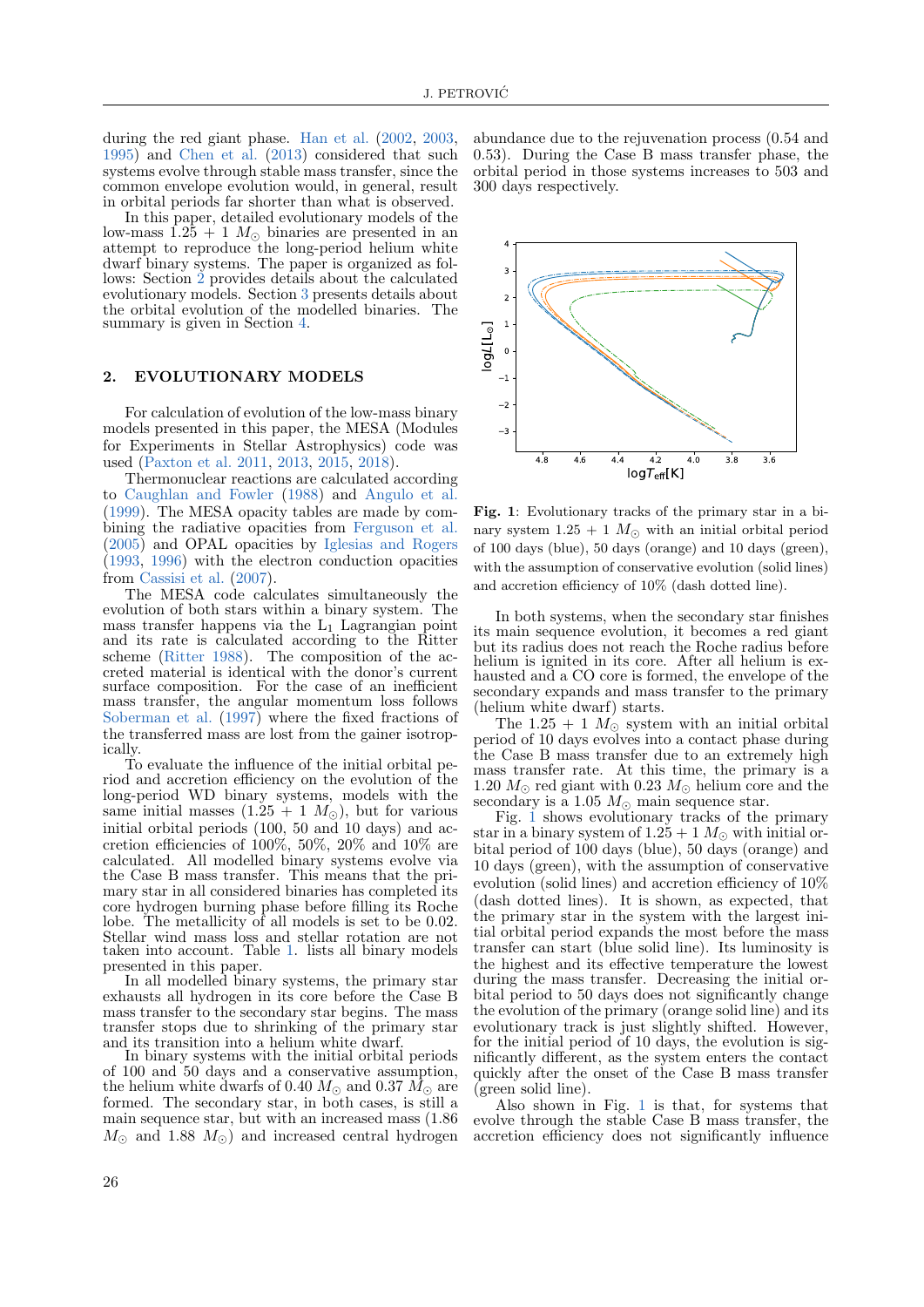<span id="page-2-1"></span>**Table 1:** Case B low-mass binary models presented in this paper;  $p_{in}$  - initial orbital period in days;  $m_2/m_1$  - initial mass ratio;  $\beta$  - accretion efficiency;  $m_{1,f}$  - final primary mass;  $m_{2,f}$  - final secondary mass, both in  $M_{\odot}$ ; ev.phase1 - final modelled evolutionary phase of the primary; ev.phase2 - final modelled evolutionary phase of the secondary;  $p_f$  - final orbital period,  $m_{1,f}/m_{2,f}$  - final mass ratio.

| $p_{in}$ | $m_2/m_1$ |              | $m_{1,f}$ | ev.phase1  | $m_{2,f}$ | ev.phase2  | $p_f$ | $m_{1,f}/m_{2,f}$ |
|----------|-----------|--------------|-----------|------------|-----------|------------|-------|-------------------|
| 100      | 0.80      | 1            | 0.40      | He WD      | 1.86      | RG CO core | 503.3 | 0.21              |
| 100      | 0.80      | 0.5          | 0.40      | He WD      | 1.42      | RG CO core | 558.3 | 0.28              |
| 100      | 0.80      | 0.2          | 0.40      | He WD      | 1.17      | RG CO core | 588.0 | 0.34              |
| 100      | 0.80      | 0.1          | 0.40      | He WD      | 1.08      | RG He core | 596.1 | 0.37              |
| 50       | 0.80      | $\mathbf{1}$ | 0.37      | He WD      | 1.88      | RG CO core | 300.1 | 0.19              |
| 50       | 0.80      | 0.5          | 0.37      | He WD      | 1.44      | RG He core | 334.2 | 0.26              |
| 50       | 0.80      | 0.2          | 0.37      | He WD      | 1.18      | RG He core | 359.1 | 0.31              |
| 50       | 0.80      | 0.1          | 0.37      | He WD      | 1.09      | RG He core | 357.5 | 0.34              |
| 10       | 0.80      | 1            | 1.20      | RG He core | 1.05      | МS         | 9.6   | 1.14              |
| 10       | 0.80      | 0.5          | 1.14      | RG He core | 1.05      | MS         | 9.8   | 1.09              |
| 10       | 0.80      | 0.2          | 0.32      | He WD      | 1.18      | RG He core | 104.5 | 0.27              |
| 10       | 0.80      | 0.1          | 0.32      | He WD      | 1.09      | RG He core | 104.2 | 0.29              |

the evolutionary path of the primary star (blue and orange dash-dotted lines). Only for the system that enters contact with the conservative assumption, the accretion efficiency of 10% allows it to avoid the contact and evolve through the stable Case B mass transfer into a helium white dwarf - red giant system (green dash-dotted line). This is expected as the secondary in this case accretes a significantly smaller amount of matter lost by the primary and does not expand enough to fill its Roche lobe during the Case B mass transfer.

The evolution of the secondary star in the conservative case does not change significantly by decreasing the initial orbital period from 100 to 50 days. However, with the shortest initial period  $(p_{in}=10$ days), the secondary expands significantly and due to this, the binary system enters the contact phase. If an accretion efficiency of 10% is assumed, the luminosity and effective temperature of the secondaries are not radically altered during the mass transfer by mixing processes.

Fig. [2](#page-3-0) shows the evolution of the internal structure for the primary and the secondary star in the  $1.25 +$  $1 M_{\odot}$  binary system with an initial orbital period of 100 days and accretion efficiency of 10%. The top black line shows the total mass of the star. Blue regions are indicating the nuclear burning zones and green diagonally hatched areas show the convective regions. The blue dotted line represents the mass of the helium core.

The left panel shows the internal evolution of the primary star. It can be seen that the core hydrogen burning phase lasts until about 4000 Myrs and then the envelope hydrogen burning starts as the star expands into a red giant. At about 5000 Myrs, the Case B mass transfer starts. During this mass transfer, the primary loses most of its hydrogen envelope and becomes a  $0.4 M_{\odot}$  helium white dwarf. The right panel shows the internal evolution of the secondary star. During the Case B mass transfer, it becomes a rejuvenated main sequence star, the size of its hydrogen burning core increases by almost 0.2  $M_{\odot}$  and its mass reaches 1.08  $M_{\odot}$ . Convective envelopes are visible for both stars as they enter the red giant phase and subsequent mass transfer.

## <span id="page-2-0"></span>3. ORBITAL EVOLUTION

All calculated binary systems with initial orbital periods of 100 and 50 days evolve through a stable Case B mass transfer. The systems with an initial orbital period of 10 days avoid contact only for lower values of accretion efficiency (10% and 20%).

The Fig. [3](#page-3-1) shows the orbital period evolution as a function of mass ratio for all modelled 1.25 + 1  $M_{\odot}$  binary systems. While the mass ratio decreases the most for conservative evolution (solid lines), the orbital period increases the most in systems with the largest mass loss, i.e. for the accretion efficiency of 10% (dash-dotted lines).

For the initial orbital period of 100 days, the masses of the formed white dwarfs are 0.40  $M_{\odot}$  for all assumed accretion efficiencies, and for the initial orbital period of 50 days, the resulting white dwarfs have masses of 0.37  $\dot{M}_{\odot}$ . In the case of an initial orbital period of 10 days, the conservative evolution and accretion efficiency of 50% lead to a contact during the Case B mass transfer as the secondary significantly expands and fills its Roche lobe. The stable Case B mass transfer happens if the assumed accretion is 20% or 10% and the resulting mass of the white dwarf is 0.32  $M_{\odot}$  in both cases.

The resulting mass of the secondary star obviously depends on the accretion efficiency. For an initial orbital period of 100 days, the resulting red giant masses are 1.86, 1.42, 1.17 and 1.08  $M_{\odot}$  for accretion efficiencies of 100%, 50%, 20% and  $10\%$  respectively. For 50 days, the resulting red giant masses are 1.88, 1.44, 1.18 and 1.09  $M_{\odot}$ . For 10 days, the systems that avoid contact end up with secondaries of 1.18 and 1.09  $M_{\odot}$  (Table [1\)](#page-2-1).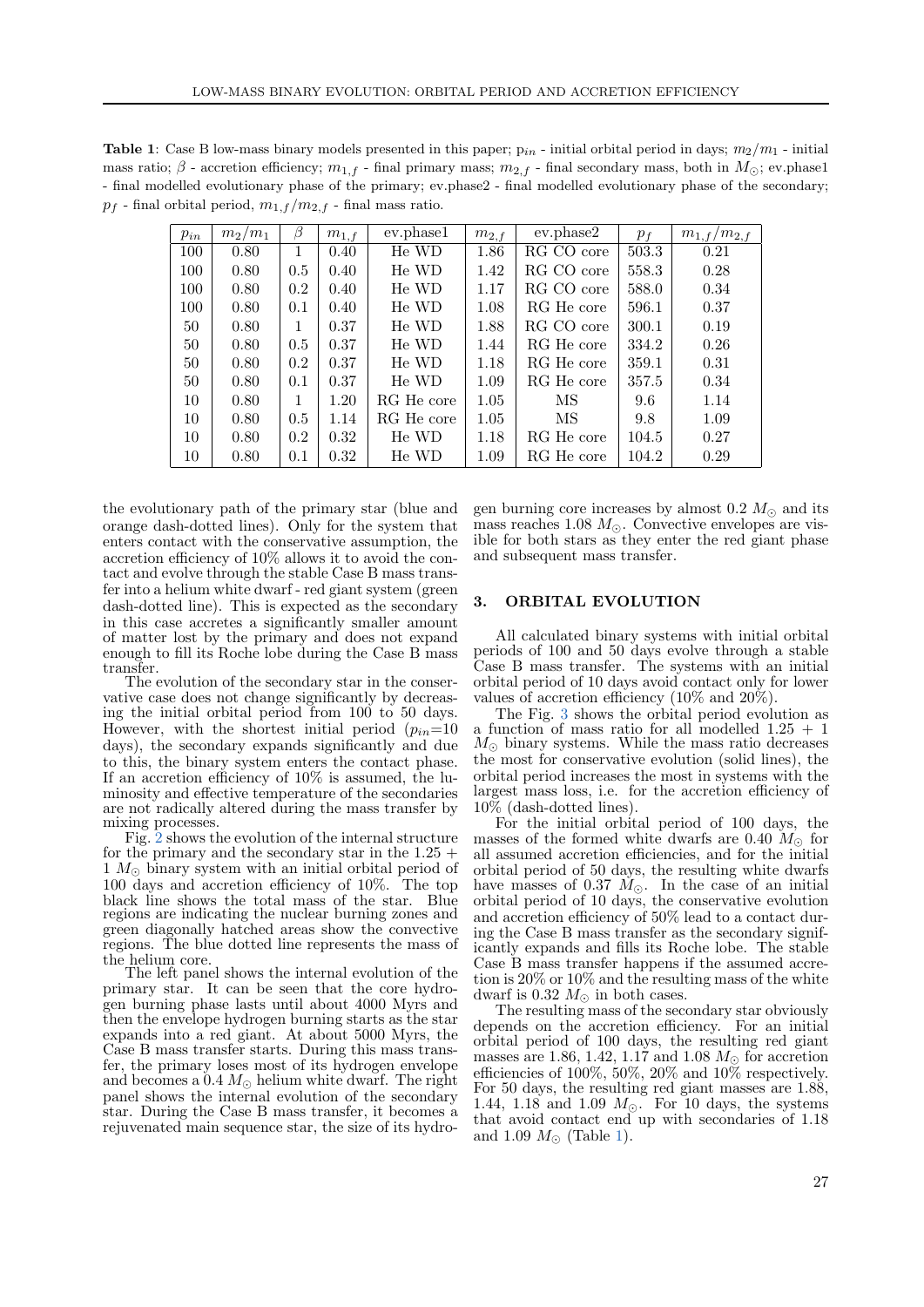

<span id="page-3-0"></span>Fig. 2: Kippenhahn plots of the primary (left) and the secondary (right) star in binary systems  $1.25 + 1$   $M_{\odot}$  for initial orbital period of 100 days and accretion efficiency of 10%. X-axis shows time in Myrs and y-axis shows stellar mass in Solar masses. Top black line presents the total stellar mass. Blue regions mark nuclear burning zones, darker shades indicate large intensity. Green diagonally hatched areas indicate convection regions. The blue dotted line presents the mass of the helium core.

The final orbital period in the white dwarf  $+$  main sequence/red giant phase depends both on the initial orbital period and accretion efficiency. It increases with increase of the initial orbital period and with decrease of accretion efficiency, as the orbit widens due to the mass loss from the system. For example, in the case of an initial orbital period of 100 days, the resulting orbital periods are 503, 558, 588 and 596 days for conservative evolution and 50%, 20% and 10% accretion efficiency, respectively.

Fig. [4](#page-4-4) shows the mass transfer rate as a function of the secondary star mass in all calculated binary systems:  $1.25 + 1$   $M_{\odot}$  with an initial period of 100 days (blue lines), 50 days (orange lines) and 10 days (green lines), with the assumption of conservative evolution during the mass transfer (solid lines) and accretion efficiency of 50% (dashed lines), 20% (dotted lines) and 10% (dash-dotted lines).

Maximum values of the mass transfer rate for conservative models with an initial orbital period of 100 and 50 days are extremely high, in the order of magnitude of  $10^{-1} M_{\odot}/yr$  (solid blue and orange line). The maximum values of the mass transfer rate for binary systems where the accretion efficiency of 50% is assumed are slightly lower, in the order of magnitude of  $10^{-2} M_{\odot}/yr$  (dashed blue and orange line). For the accretion efficiency of 10%, the maximum mass transfer rate is  $10^{-3} \dot{M_{\odot}}/{\rm yr}$  (dotted blue, orange and green line). Despite those high mass transfer rate values, the secondary star in presented models does not expand enough to fill its Roche lobe. The maximum mass transfer rate decreases with the drop in accretion efficiency because of the larger angular momentum loss from binary systems that results in a longer orbital period.

The binary systems with the shortest initial orbital period (10 days) and a conservative or a 50%



<span id="page-3-1"></span>Fig. 3: The orbital period vs. mass ratio  $m_1/m_2$  in binary system  $1.25 + 1$   $M_{\odot}$  with an initial orbital period of 100 days (blue lines), 50 days (orange lines) and 10 days (green lines), with the assumption of conservative evolution during the mass transfer (solid lines) and accretion efficiency of 50% (dashed lines), 20% (dotted lines) and 10% (dash-dotted line).

accretion efficiency assumption evolve into the contact phase. It can be seen in Fig. [4](#page-4-4) that, in those two systems, the mass transfer rate increases rapidly after the onset of the Case B mass transfer (green solid and dashed lines) and reaches values above 1  $M_{\odot}/yr$ . Due to this, the secondary star in those systems expands enough to fill its Roche lobe. The evolution of contact systems most likely proceeds via a common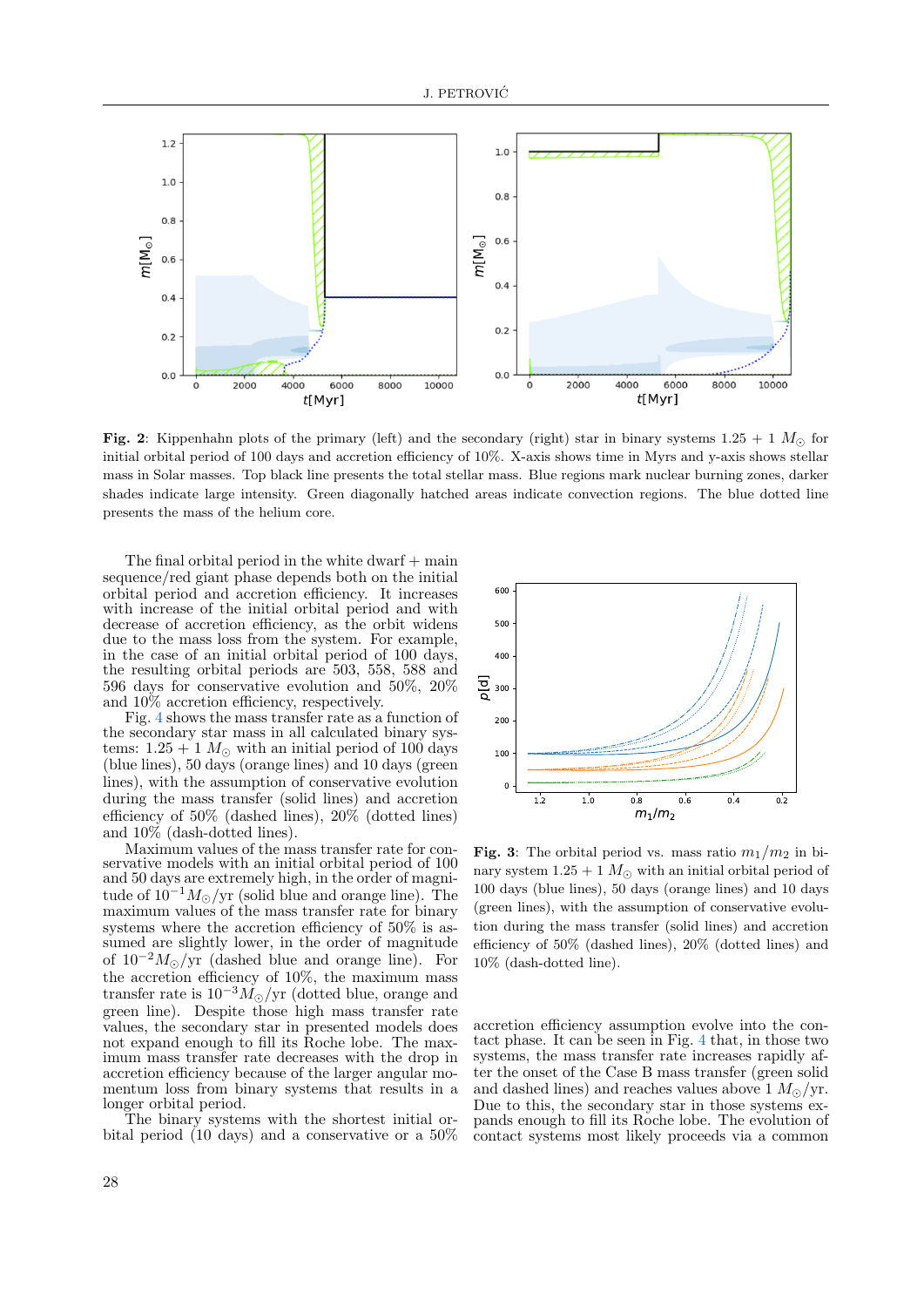envelope phase. Due to friction of stars moving in an envelope, a significant amount of angular momentum is lost from such systems and they end up in a merger or with a very short orbital period.

Fig. [4](#page-4-4) also shows that for each accretion efficiency, the secondary mass increases more for a shorter initial orbital period. This is because the maximum of the mass transfer rate increases with the decrease of the initial orbital separation between the binary components. This is clearly visible for conservative binary systems with initial orbital periods of 100 and 50 days (solid blue and orange line).

The modelled binary systems with the initial orbital period of 100 days evolve into 500 to 600 days period, low-mass binaries and reproduce well the observed wide white dwarf - main sequence binary systems, such as HR 1608 and IP Eri [\(Landsman et](#page-5-8) [al.](#page-5-8) [1993,](#page-5-8) [Merle et al.](#page-5-10) [2014\)](#page-5-10). The observed systems have orbital periods of 903 and 1071 days, respectively and masses of the white dwarfs are estimated to be 0.40 and 0.43  $M_{\odot}$ . While our calculations produce somewhat shorter orbital periods, the obtained WD masses  $(0.40 M_{\odot})$  fit the observations very well. While the secondary mass and the mass ratio are not known for IP Eri, the calculated main sequence secondary masses  $(1.08 - 1.86) M_{\odot}$  are in good agreement with the observed main sequence mass in HR 1608 of 1.35  $M_{\odot}$ . The observed mass ratio 0.296 of HR 1608 also falls within the modelled mass ratio range of 0.21 to 0.37. However, it should be pointed out that the systems coming out of the mass transfer are expected to be circularized while the observed ones have eccentricity of about 0.25 - 0.30, which the presented models can not explain.



<span id="page-4-4"></span>Fig. 4: The mass transfer rate as a function of the secondary mass in a binary system  $1.25 + 1$   $M_{\odot}$  with initial period of 100 days (blue lines), 50 days (orange lines), and 10 days (green lines), with assumption of conservative evolution during the mass transfer (solid lines) and accretion efficiency of 50% (dashed lines), 20% (dotted lines), and 10% (dash-dotted lines).

#### <span id="page-4-2"></span>4. SUMMARY

The MESA code was used to calculate detailed evolutionary models of low-mass binaries with different orbital periods, assuming conservative and nonconservative mass transfer with different accretion efficiencies. The systems that evolve via a stable Case B mass transfer evolve into long-period binaries consisting of a white dwarf and a main sequence/red giant star. These models indicate a possible channel to produce long-period binaries via stable mass transfer.

To investigate progenitor evolution of long period low-mass binaries and evaluate the influence of the initial orbital period and accretion efficiency on evolution of the considered low mass binary systems, models with the same initial masses  $1.25 + 1 M_{\odot}$ , but various initial orbital periods (100, 50 and 10 days) and accretion efficiencies (conservative, 50%, 20% and 10%) are calculated.

Out of 12 calculated models, 10 evolve via a stable Case B mass transfer phase and become low-mass wide binary systems. After the mass transfer, the primary star that has lost most of its envelope becomes a helium white dwarf. The secondary star in all systems is still a core hydrogen burning main sequence star that evolves further into a red giant. The orbital periods of the calculated models are in the range of 100 to 600 days.

As expected, a lower accretion efficiency increases the chance of a binary system evolving via a stable Case B mass transfer. Also, due to the higher mass loss from binary systems in case of lower accretion efficiencies, the resulting orbit is wider, i.e. the orbital period is larger.

The maximum mass transfer rate decreases with drop in accretion efficiency, because of a larger angular momentum loss from binary systems that results in a longer orbital period. The secondary mass increases more for a shorter initial orbital period, because the maximum of the mass transfer rate increases with the decrease of the initial orbital separation between the binary components.

The modelled binary systems with the initial orbital period of 100 days evolve into 500 to 600 days period low-mass binaries and can present a possible channel of evolution producing long period white dwarf - main sequence/ red giant binary systems.

Acknowledgements – During the work on this paper the authors were financially supported by the Ministry of Education and Science of the Republic of Serbia through the contract 451-03-9/2021-14/200002.

#### REFERENCES

- <span id="page-4-3"></span>Angulo, C., Arnould, M., Rayet, M., et al. 1999, [NuPhA,](https://ui.adsabs.harvard.edu/abs/1999NuPhA.656....3A) [656, 3](https://ui.adsabs.harvard.edu/abs/1999NuPhA.656....3A)
- <span id="page-4-0"></span>Barlow, B. N., Wade, R. A., Liss, S. E., Østensen, R. H. and Van Winckel, H. 2012, [ApJ,](https://ui.adsabs.harvard.edu/abs/2012ApJ...758...58B) [758, 58](https://ui.adsabs.harvard.edu/abs/2012ApJ...758...58B)
- <span id="page-4-1"></span>Barlow, B. N., Liss, S. E., Wade, R. A. and Green, E. M. 2013, [ApJ,](https://ui.adsabs.harvard.edu/abs/2013ApJ...771...23B) [771, 23](https://ui.adsabs.harvard.edu/abs/2013ApJ...771...23B)